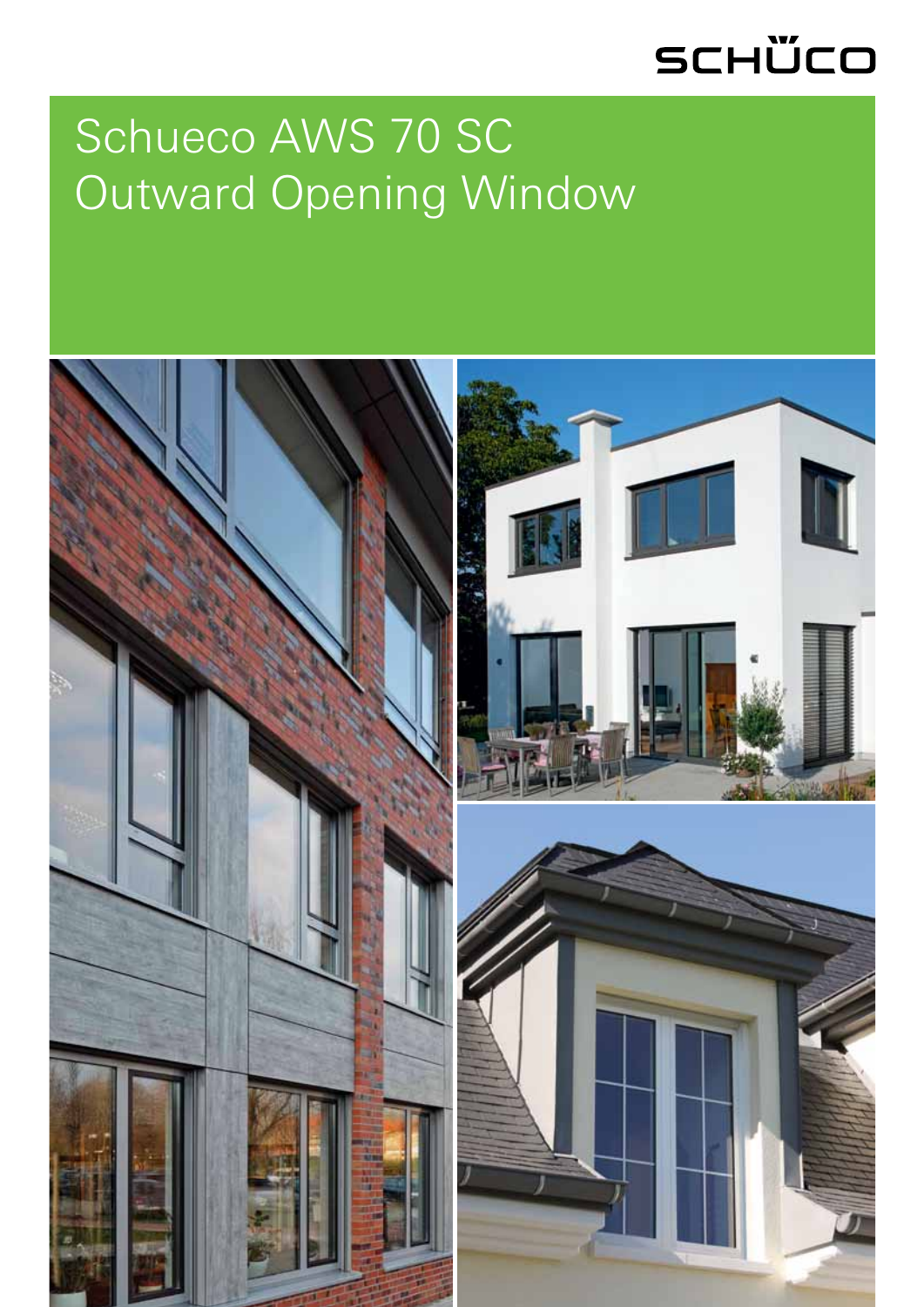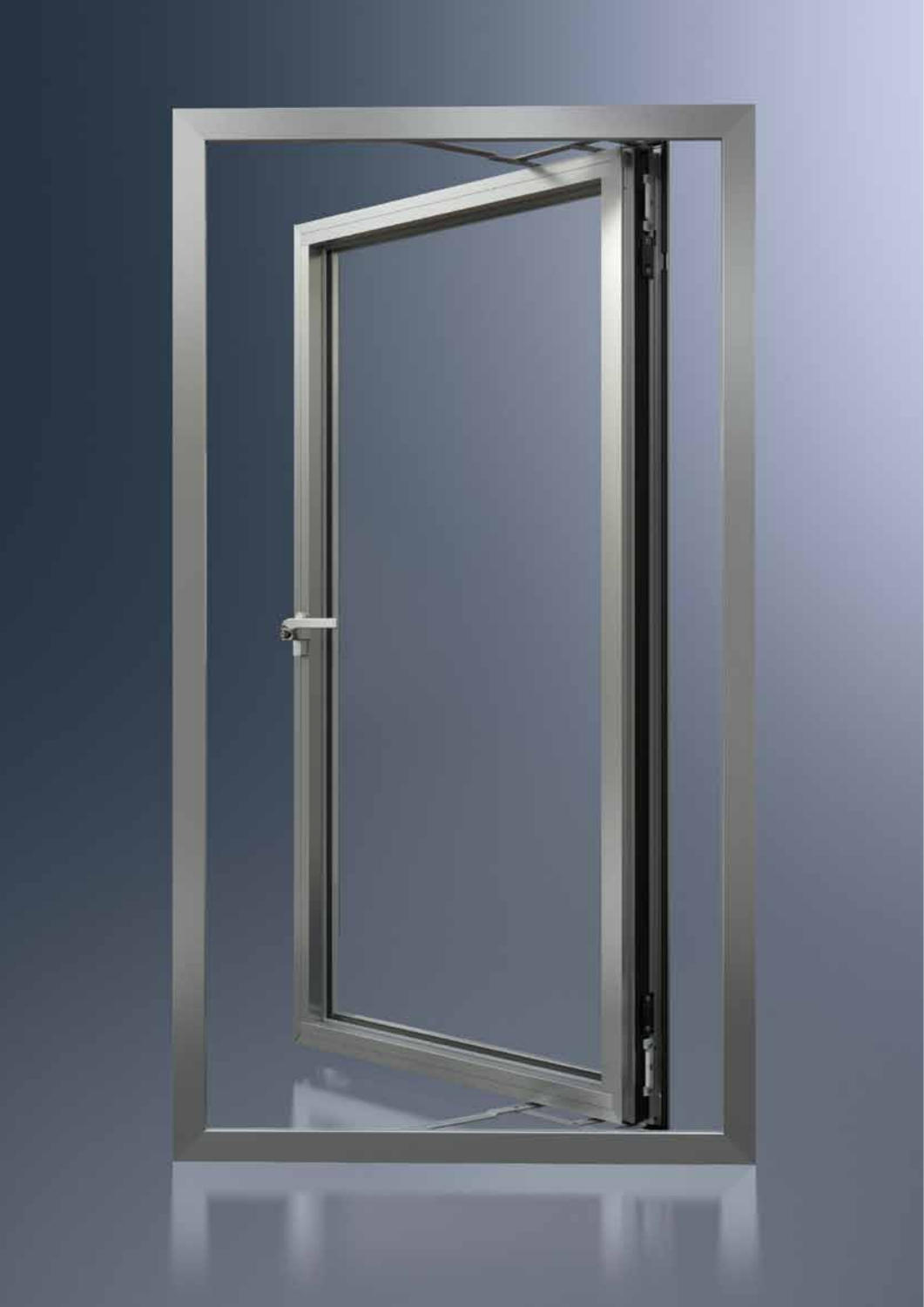## Schueco AWS 70 SC Outward Opening Window

**An outward opening window, with a 70 mm outer frame depth, that is ideal for both the new build and refurbishment markets. Economically priced, it is a versatile addition to the Schueco AWS range.**



70.5 mm inside glazed vent with 28 mm glazing unit

Schueco AWS 70 SC is an outward opening aluminium window system delivering quality with economy. It represents a cost effective solution for new and replacement windows in houses and apartments, light commercial buildings, local authority properties, schools, hospitals and clinics.

While using the minimum number of profiles, the system provides a wide variety of sightlines, sizes and weights from slimline to heavy duty. It can be used for the fenestration in punched openings, ribbon windows and curtain walling.

#### **The range includes:**

- Slimline inside glazed
- Slimline outside glazed
- Standard inside glazed
- HD inside glazed
- HD inside glazed for multi-point locking

#### **Additional options available:**

- $\blacksquare$  90 $\textdegree$  and variable angle, bay window connections
- Projecting sills
- Dual colour choice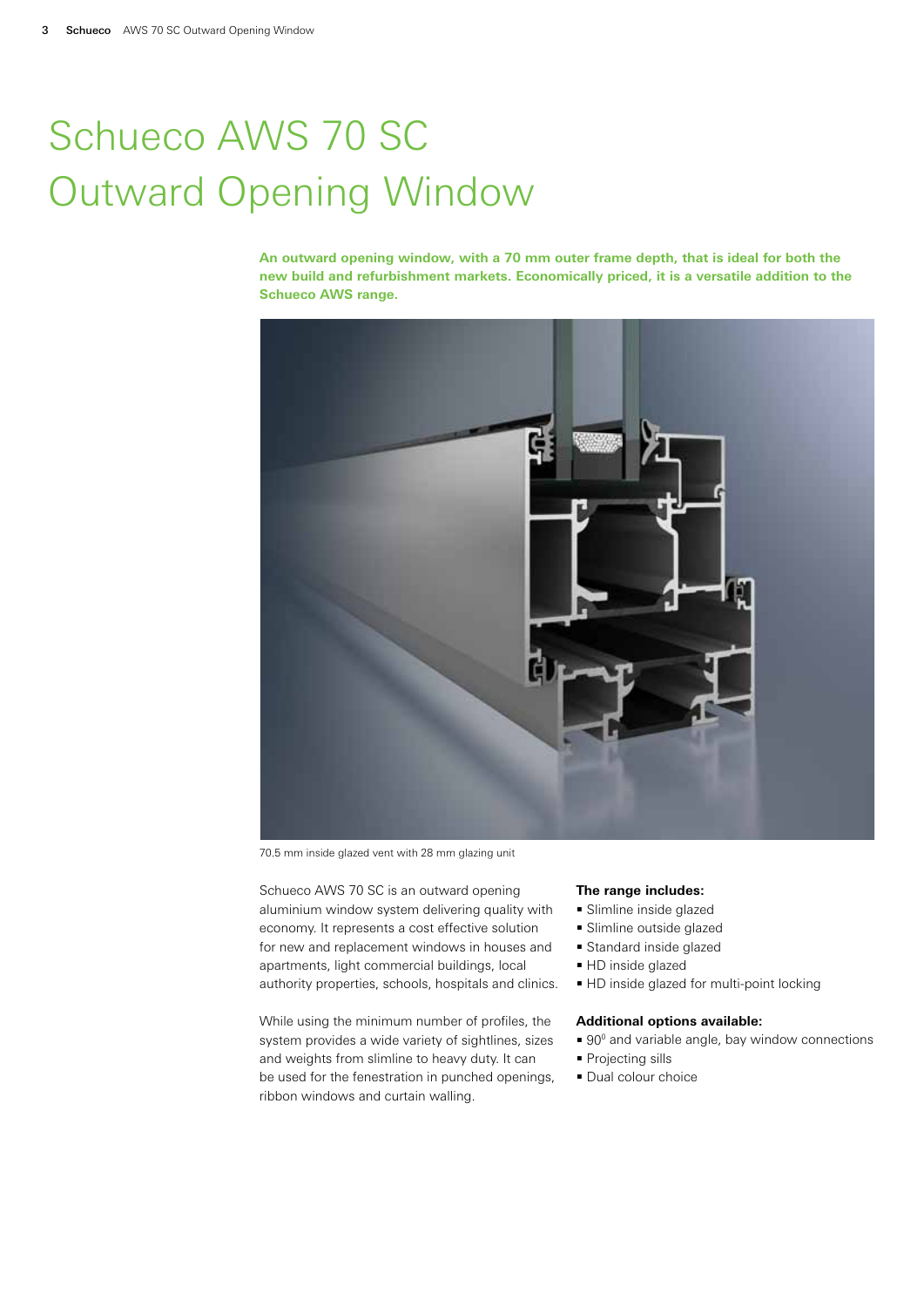#### **Thermal insulation**

- Typical 'U' value 1.5 W/m<sup>2</sup>K with 1.0 W/m2 K glazing units and polyamide (PA) insulating bars
- Compliant with Document L
- WER up to 'A' Rating with polythermide (PT) insulating bar option



Detail illustrating polythermide insulation bars

#### **Hardware**

- Stainless steel friction hinges, including egress
- Heavy duty austenitic stainless steel friction hinges, including egress
- Stainless steel, reverse action mushroom espagnolettes
- 3-sided locking system for large vents
- Opening limiters



51 mm inside glazed vent





#### **Product benefits Fabrication benefits**

- **EXECOMPACT OUT COMPACT OPENION SYSTEM WITH SCHUECO** 'build quality'
- Slim sightlines from 63.5mm (outer frame/vent) for maximum daylight area
- Five vent profiles offer optimum cost/size/weight options n Heavy duty hinge alternative for heavier glass weights and
- larger sizes ■ Double or triple glazed units up to 34mm thickness
- n WER up to 'A', with polythermide insulating bar option, for
- ideal energy balance in houses and apartments
- n Full range of frame couplings, bay window attachments, structural profiles and sills
- n Square or chamfered glazing beads for design flexibility n Polyester powder coat or anodised frame finishes including
- dual colour
- Security tested to PAS 24:2012
- Compatible with Schueco ADS 70 doors



56.5 mm outside glazed vent



Scale 2:1

- **EXECUTE:** Simple, flexible system of profiles and fittings
- n Robust construction with Schueco profile corner and T-joint technology
- Choice of nailed or crimped corner fabrication
- Hardware location points ensure ease of fitting and accuracy
- n Optional components for added thermal insulation
- $\blacksquare$  Minimum tooling requirements

### **Opening types**

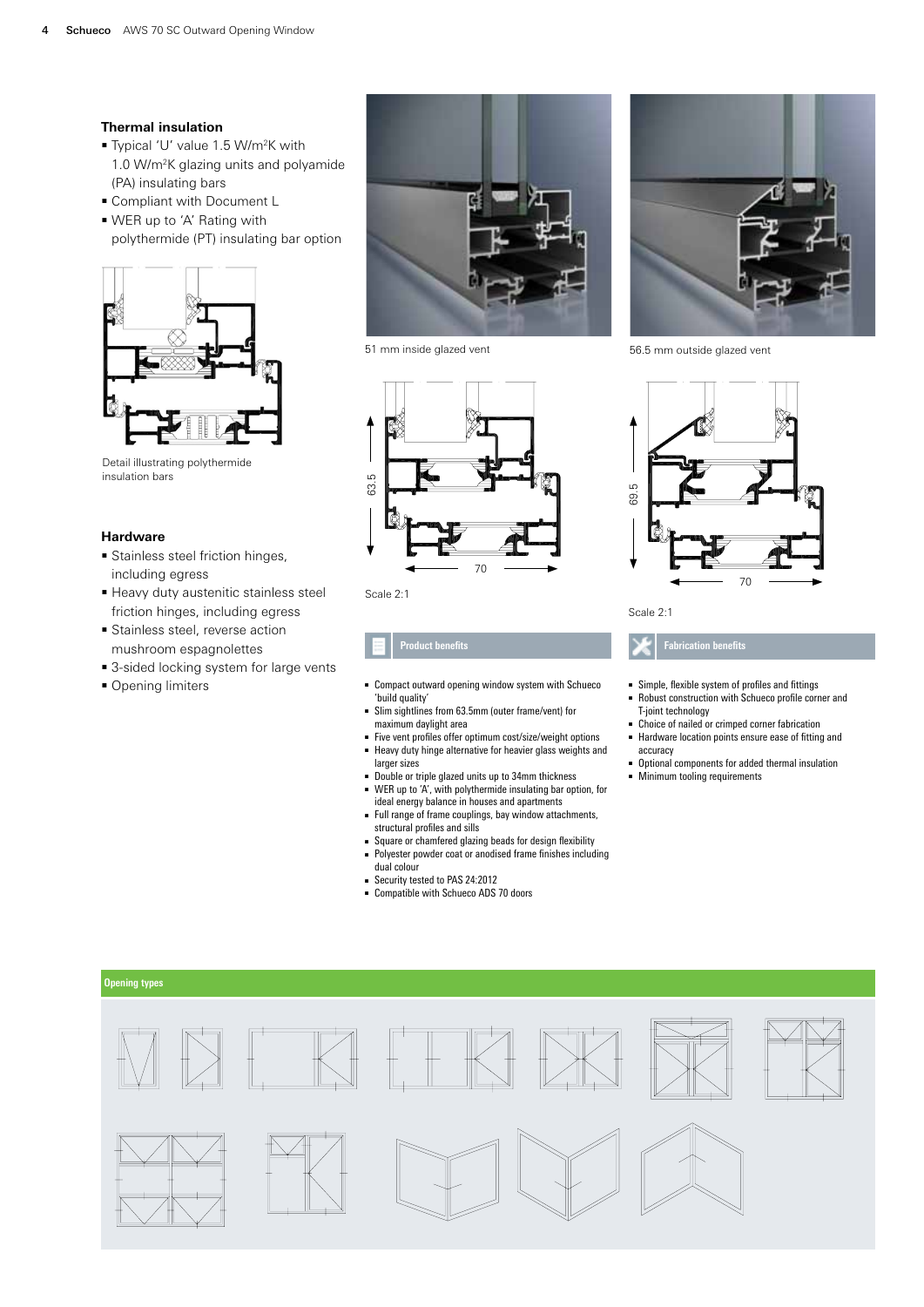







70.5 mm inside glazed vent 70 mm inside glazed HD vent 74 mm inside glazed HD vent/multi-point locking\*\*





| <b>AWS 70 SC Outward Opening Window</b>                    |                               |                                 |                                 |                                  |                                  |
|------------------------------------------------------------|-------------------------------|---------------------------------|---------------------------------|----------------------------------|----------------------------------|
|                                                            | (Inside glazed)<br>51 mm Vent | Outside glazed)<br>56.5 mm Vent | 70.5 mm Vent<br>(Inside glazed) | 70 mm HD Vent<br>(Inside glazed) | 74 mm HD Vent<br>(Inside glazed) |
| <b>Thermal Insulaton</b>                                   |                               |                                 |                                 |                                  |                                  |
| Typical U value W/m <sup>2</sup> K                         | 1.5                           | 1.5                             | 1.6                             | 1.6                              | 1.6                              |
| Meets or exceeds requirements of Document L 2013           | ■                             | ■                               | ■                               | ■                                |                                  |
| <b>Fittings</b>                                            |                               |                                 |                                 |                                  |                                  |
| Stainless steel friction hinges incl. egress               | ▪                             | п                               | ■                               |                                  |                                  |
| HD austenitic stainless steel friction hinges incl. egress |                               |                                 |                                 |                                  | ▪                                |
| Twin cam stainless steel espagolette with night vent keeps |                               | ■                               |                                 |                                  | ▪                                |
| Three-sided locking for high/wide vent                     |                               |                                 |                                 |                                  | ■                                |
| 100 mm opening limiter                                     | ▬                             | ▬                               | ▬                               | ▬                                | ■                                |
| <b>Sizes</b>                                               |                               |                                 |                                 |                                  |                                  |
| Minimum face width in mm (vent $+$ frame)                  | 63.5                          | 69.5                            | 83                              | 82.5                             | 86.5                             |
| Maximum top hung vent size (m)                             | $1.2 \times 1.0$              | $1.4 \times 1.2$                | $1.4 \times 1.2$                | $1.4 \times 1.2$                 | $1.8 \times 1.8$                 |
| Maximum side hung vent size (m)                            | $0.65 \times 1.2$             | $0.7 \times 1.4$                | $0.7 \times 1.4$                | $0.7 \times 1.4$                 | $0.7 \times 1.6$                 |
| Maximum top hung vent weight (kg)                          | 50                            | 50                              | 50                              | 100                              | 100                              |
| Maximum side hung vent weight (kg)                         | 30                            | 30                              | 30                              | 42                               | 42                               |
| Performance                                                |                               |                                 |                                 |                                  |                                  |
| Air permeability (EN 12207)*                               | $\overline{4}$                | 4                               | 4                               | 4                                | 4                                |
| Water tightness (EN 12208)*                                | 9A                            | <b>9A</b>                       | <b>9A</b>                       | <b>9A</b>                        | <b>9A</b>                        |
| <b>Security</b>                                            |                               |                                 |                                 |                                  |                                  |
| Tested to PAS 24: 2014*                                    | yes                           | yes                             | yes                             | yes                              | yes                              |

U values based on window 1.2 m x 1.0 m with 1.0 W/m<sup>2</sup>K glazing and  $\psi$  0.04

\* Test results pending